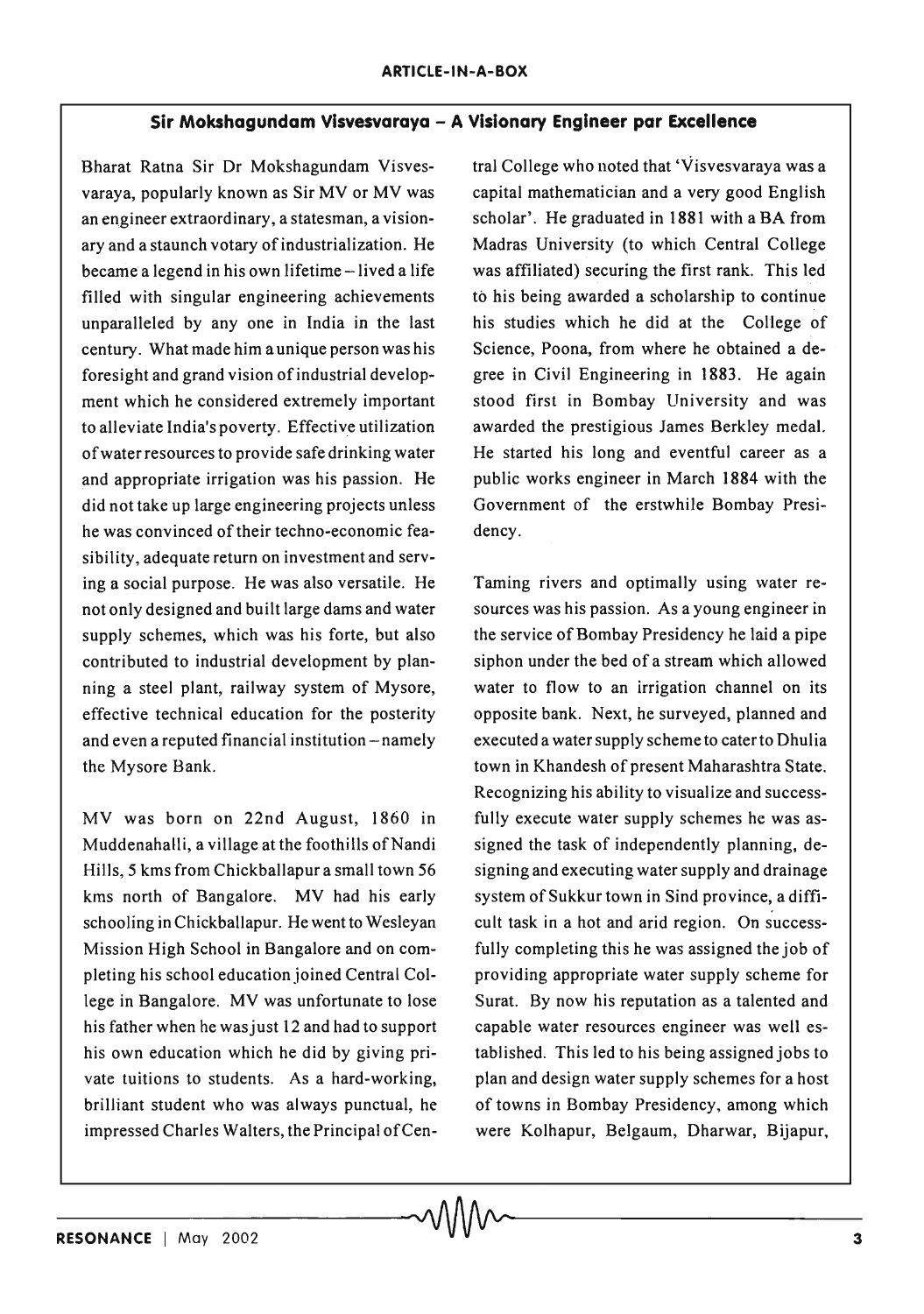Ahmedabad and Poona and outside India for Aden port, a British military settlement, during the colonial era.

An opportunity to demonstrate his innovative abilities arose when it was required to increase the storage capacity of Khadakvasla reservoir, near Poona, without raising the height of the dam. In 1903, Visvesvaraya invented and designed a system of 8 ft high automatic gates that open whenever water rises to full flood level and close when floods recede. Thus the full capacity of the dam is always utilized. This design was patented by MV and has been used in many other dams in India including Tigara dam in Gwalior and later in Krishnarajasagar dam across Cauvery in Mysore state. Another innovation which was not merely engineering but related to his ideas on proper water resource management was the Block System of Irrigation  $(BSI)$  – a method involving rotation of supply of water through canals and equitable rationing of supply which prevents misuse of water and benefits a maximum number of agriculturalists. This system known as BSI proved a great success in the canal system of Deccan.

The restless spirit of Visvesvaraya was too constrained in the colonial British administration with its penchant for reserving top jobs to British Engineers. He took voluntary retirement in 1908 when he was only 48 and decided to be a freelance consulting engineer. Before embarking on his new career he wanted to broaden his outlook and toured Europe to study various projects there in the areas of water resource development, industrial enterprises and general technical education. On his return, the Government of the Nizam of Hyderabad requested him to be its consulting engineer specifically to proteet the city ofHyderabad from devastating floods in the Musi river which had badly affected the city and to ensure good water supply to Hyderabad. The famous tank bund of the twin cities of Secunderabad-Hyderabad was planned by him as part of the overall solution of creating a number of tanks surrounding Hyderabad to store water flowing in Musi and other streams in the vicinity.

In the meanwhile Visvesvaraya also got an invitation to join as Chief Engineer of the erstwhile state of Mysore. Before accepting he stipulated that he should have broad responsibilities besides just public works - particularly opportunities to implement his ideas on technical education, industrialization and techno-economic studies of large engineering projects. This was readily accepted by the then Dewan of Mysore and Visvesvaraya joined Mysore State Government service on 15th November 1909. It was during his tenure in Mysore that he really blossomed and exhibited his foresight, vision and versatility. Many of the projects he took up for the development of the State of Mysore succeeded due to the active encouragement given by a very enlightened Maharaja of Mysore, Sir Jayachamarajendra Wodeyar. On assuming charge in Mysore he was given several other responsibilities including the departments of industry, educational and railway development. Besidesthese he was also appointed as the Chairman of the Mysore economic conference whose terms of reference was to chart out ways to improve existing industries and initiate new industries of economic value to the state.

On assuming charge he surveyed Cauvery basin and immediately had the vision of creating a multipurpose dam on the model of the Tennessee